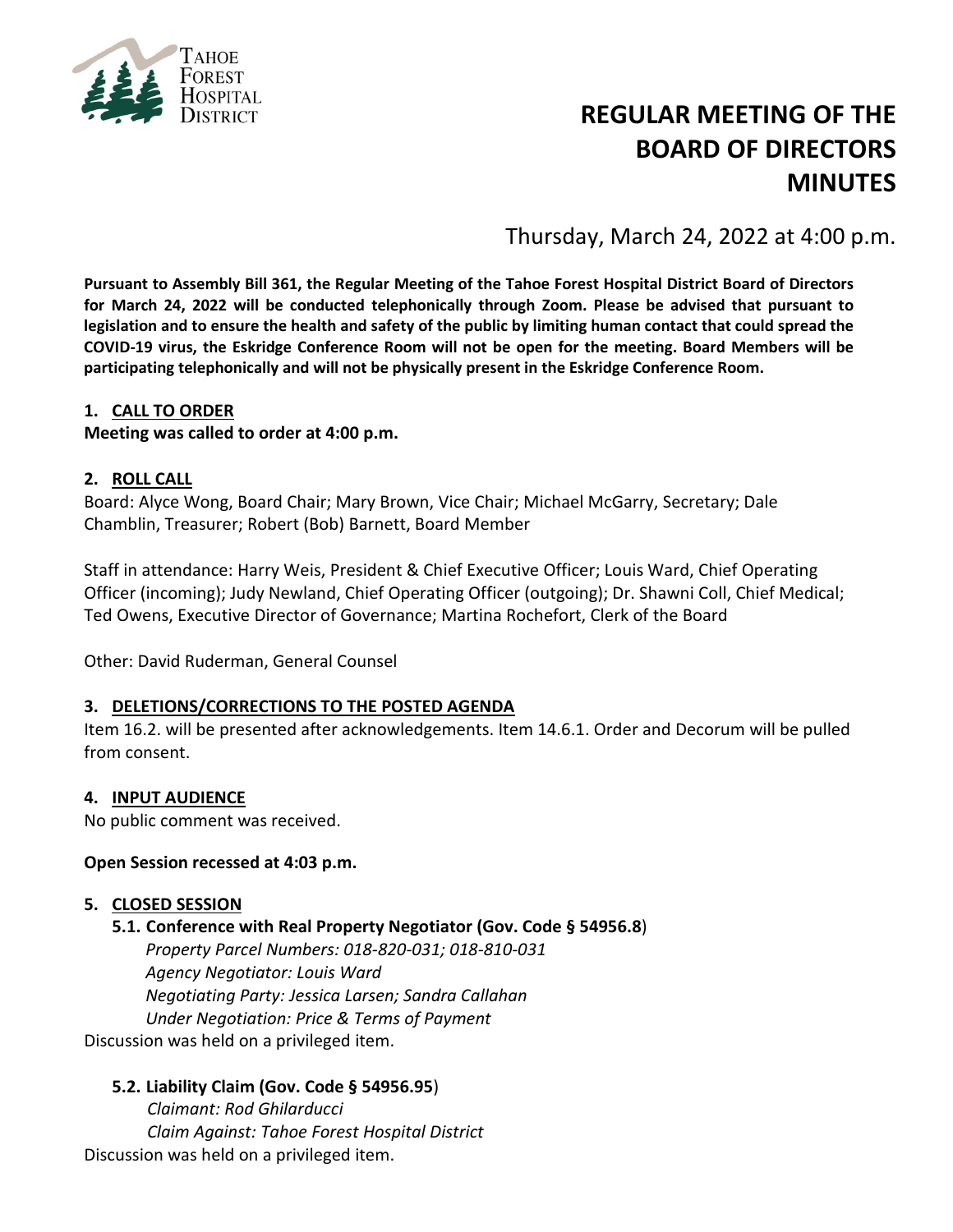# **5.3. Hearing (Health & Safety Code § 32155**)

*Subject Matter: 2021 Annual Quality Assurance/Performance Improvement Report Number of items: Seven (7)* Discussion was held on a privileged item.

# **5.4. Hearing (Health & Safety Code § 32155**)

*Subject Matter: 2021 Infection Prevention Report Number of items: One (1)* Discussion was held on a privileged item.

# **5.5. Approval of Closed Session Minutes**

2/24/2022 Regular Meeting Discussion was held on a privileged item.

# **5.6. TIMED ITEM – 5:30PM - Hearing (Health & Safety Code § 32155**)

*Subject Matter: Medical Staff Credentials* Discussion was held on a privileged item.

# **6. DINNER BREAK**

# **7. OPEN SESSION – CALL TO ORDER**

**Open Session reconvened at 6:00 p.m.**

# **8. REPORT OF ACTIONS TAKEN IN CLOSED SESSION**

General Counsel noted there was no reportable action on items 5.1. For item 5.2., the Board of Directors voted to reject the presentation of a late claim for Rod Ghilarducci against Tahoe Forest Hospital District. There was no reportable action on items 5.3. and 5.4. Item 5.5. was approved on a 5-0 vote. Item 5.6. was also approved on a 5-0 vote.

# **9. DELETIONS/CORRECTIONS TO THE POSTED AGENDA**

Item 16.2. will be presented after acknowledgements. Item 14.6.1. Order and Decorum will be pulled from the Consent Calendar.

# **10. INPUT – AUDIENCE**

No public comment was received.

# **11. INPUT FROM EMPLOYEE ASSOCIATIONS**

No public comment was received.

# **12. ACKNOWLEDGEMENTS**

**12.1.** Doctors Day is March 30, 2022.

*Item 16.2. was discussed next.*

# **16.2. Resolution 2022-08**

The Board of Directors considered approval of a resolution honoring Judy Newland's retirement as Chief Operating Officer for the District. Discussion was held.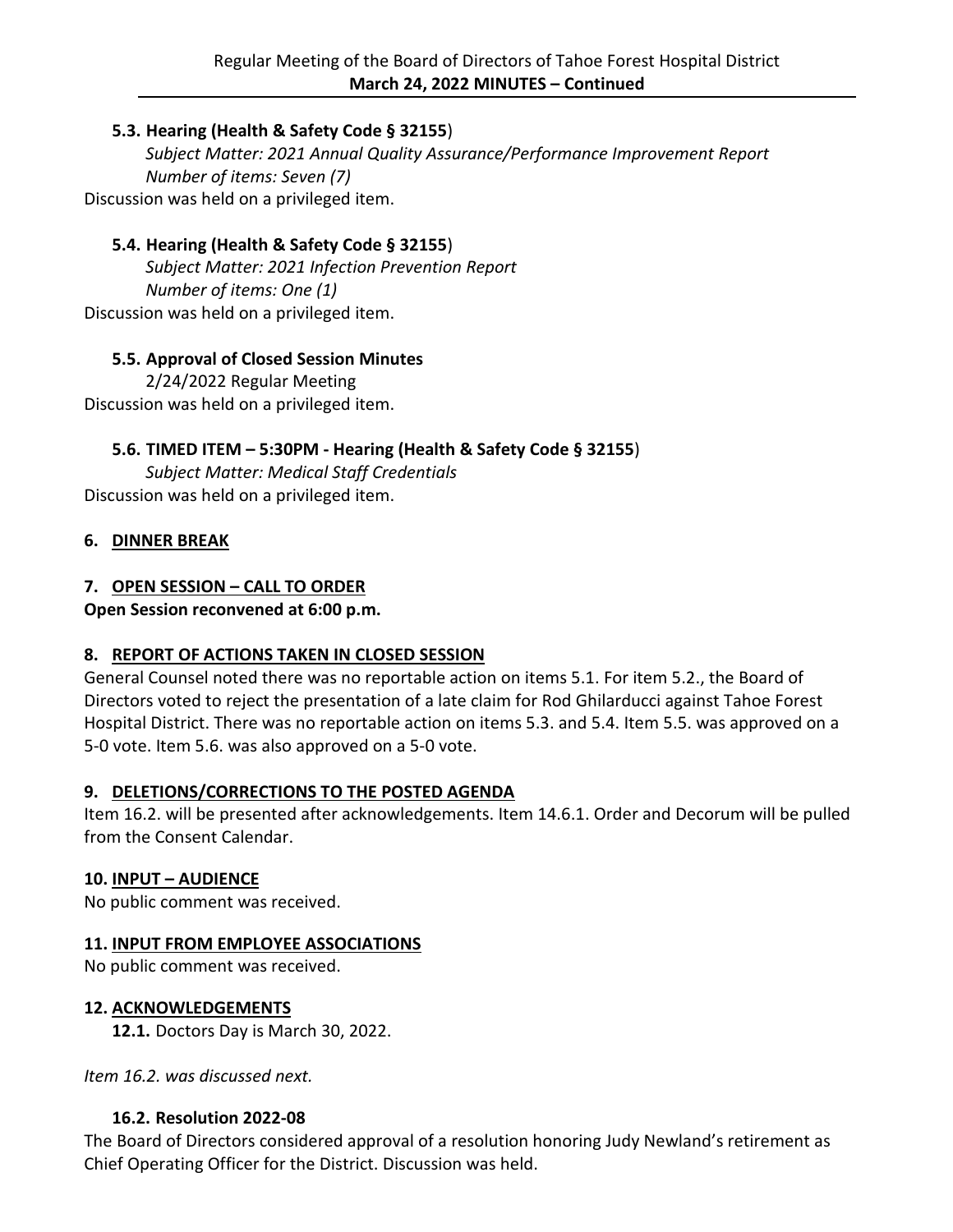**ACTION: Motion made by Director Brown, to approve Resolution 2022-08 honoring Judy Newland as presented, seconded by Director Chamblin. Roll call vote taken. Barnett – AYE Chamblin – AYE McGarry – AYE Brown – AYE Wong – AYE**

# **13. MEDICAL STAFF EXECUTIVE COMMITTEE**

**13.1. Medical Executive Committee (MEC) Meeting Consent Agenda**

MEC recommended the following for approval by the Board of Directors:

*Privileges with Changes*

• *Neurology Privilege Form*

*Policies with Changes*

- *Clinical Privileges that Cross Specialty Lines, MSCP-1*
- *Computerized Physician Order Entry (CPOE), MSGEN-1701*
- *HIPAA Confidentiality Policy, MSGEN-5*

#### *Policies without Changes*

• *Available CAH Services, TFH & IVCH, AGOV-06*

Discussion was held.

**ACTION: Motion made by Director Chamblin, to approve the Medical Executive Committee Consent Agenda as presented, seconded by Director McGarry. Roll call vote taken. Barnett – AYE Chamblin – AYE McGarry – AYE Brown – AYE Wong – AYE**

#### **14. CONSENT CALENDAR**

# **14.1. Approval of Minutes of Meetings**

**14.1.1.** 02/15/2022-02/16/2022 Special Meeting

**14.1.2.** 02/24/2022 Regular Meeting

#### **14.2. Financial Reports**

**14.2.1.** Financial Report – February 2022

# **14.3. Board Reports**

- **14.3.1.** President & CEO Board Report
- **14.3.2.** COO Board Report
- **14.3.3.** CNO Board Report
- **14.3.4.** CIIO Board Report
- **14.3.5.** CMO Board Report

# **14.4. Approve Resolution for Continued Remote Teleconference Meetings**

**14.4.1.** Resolution 2022-06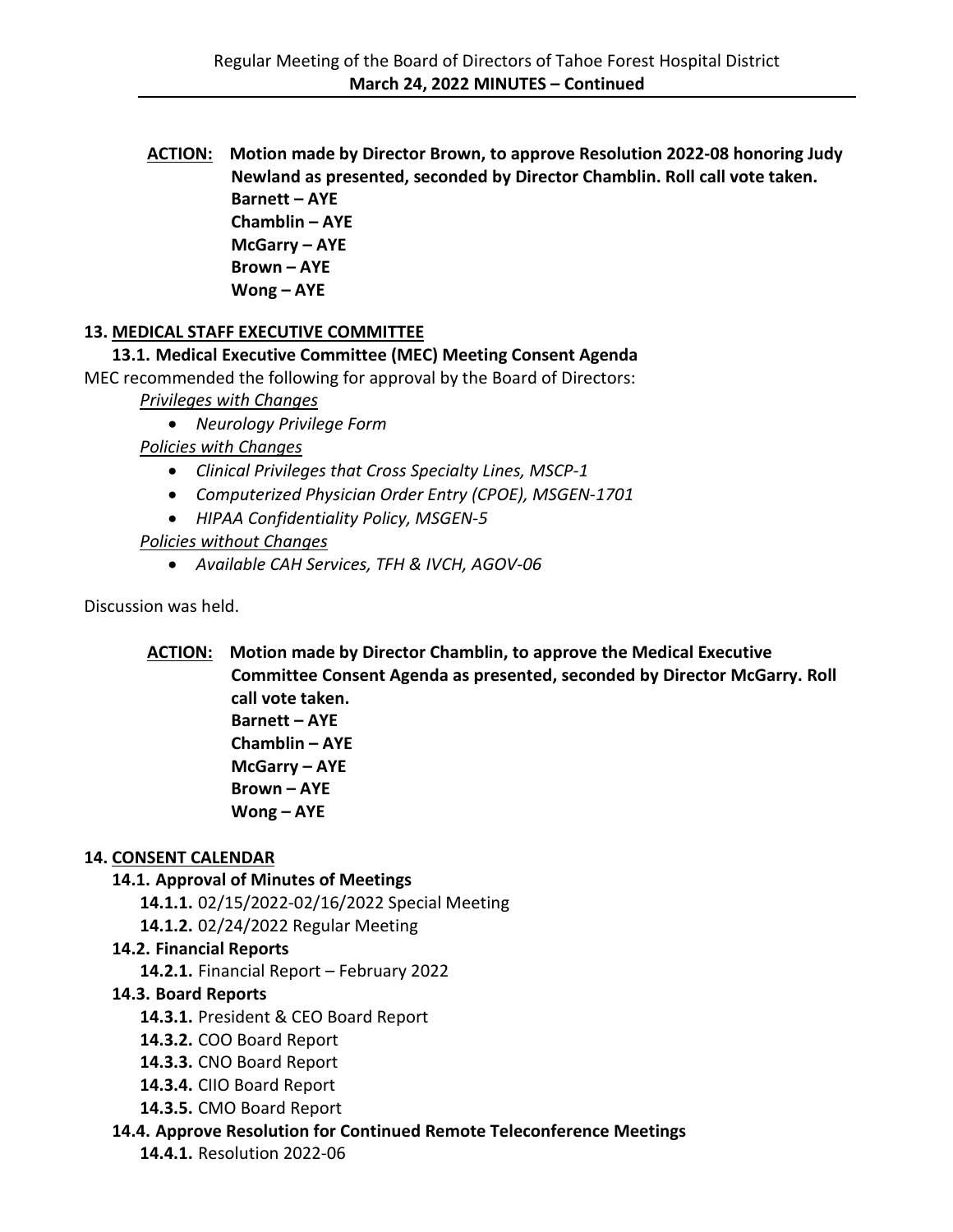#### **14.5. Approve Revised Board Policies**

- **14.5.1.** Malpractice Policy, ABD-16
- **14.5.2.** Awarding Public Construction Projects, ABD-26

# **14.6. Approve Revised Order & Decorum**

**14.6.1.** Order & Decorum

Item 14.6.1. was pulled from the consent calendar.

No public comment was received.

**ACTION: Motion made by Director Brown, to approve the Consent Calendar excluding item 14.6.1., seconded by Director Barnett. Roll call vote taken. Barnett – AYE Chamblin – AYE McGarry – AYE Brown – AYE Wong – AYE**

#### **15. ITEMS FOR BOARD DISCUSSION**

#### **15.1. Semi-Annual Retirement Plan Update**

Brian Montanez of Multnomah Group provided a semi-annual update on the District's retirement plans. Discussion was held.

# **15.2. Board Education**

# **15.2.1. Population Health**

The Board of Directors viewed and discussed education on The Tenets of Population Health.

# **16. ITEMS FOR BOARD ACTION**

# **16.1. Resolution 2022-07**

The Board of Directors considered approval of a resolution to update the Board of Managers of the Truckee Surgery Center, LLC. Discussion was held.

#### **ACTION: Motion made by Director Barnett, to approve Resolution 2022-07 as presented, seconded by Director Chamblin. Roll call vote taken. No public comment was received. Barnett – AYE Chamblin – AYE**

**McGarry – AYE Brown – AYE Wong – AYE**

#### **17. DISCUSSION OF CONSENT CALENDAR ITEMS PULLED, IF NECESSARY**

Discussion was held on item 14.6.1.

No public comment was received.